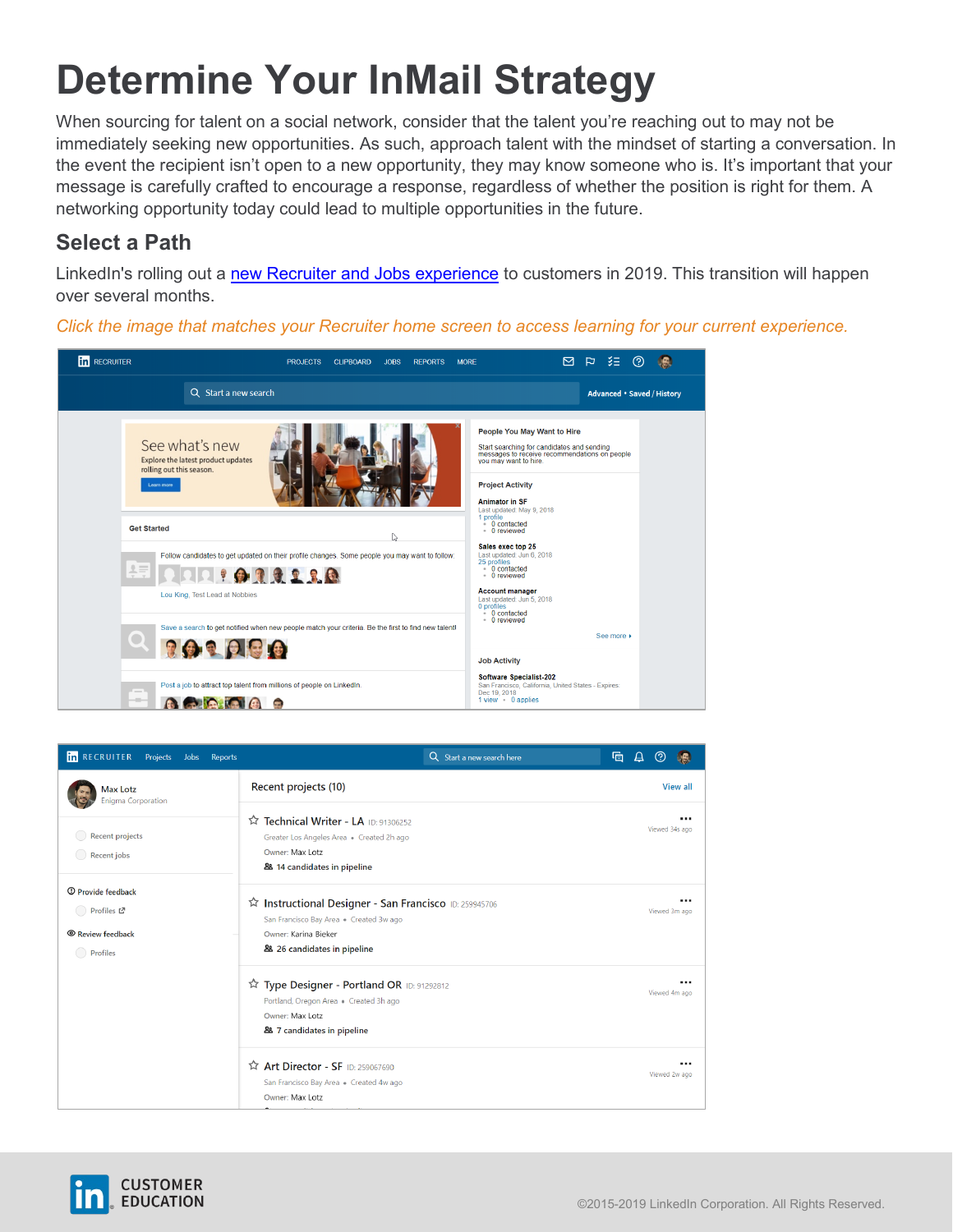### Legacy Recruiter and Jobs Experience

Minimize the message window to review profile details and create a more personalized message.

| Keep your<br>subject short<br>and inviting.                                       | <b>New InMail message</b><br>1/17000<br>Colene Kremers<br>To<br>InMail credits<br>Add a subject                                                                                                                                                                                                                                                                                                                                                                                                                                                                                          | ×<br>Đ<br>Personalize your InMail<br>Mentioning what you have in common can<br>boost your response rate.<br>$^{\circledR}$                                                                                                             |
|-----------------------------------------------------------------------------------|------------------------------------------------------------------------------------------------------------------------------------------------------------------------------------------------------------------------------------------------------------------------------------------------------------------------------------------------------------------------------------------------------------------------------------------------------------------------------------------------------------------------------------------------------------------------------------------|----------------------------------------------------------------------------------------------------------------------------------------------------------------------------------------------------------------------------------------|
| Select a<br>salutation<br>appropriate<br>for the person<br>you are<br>contacting. | No Salutation ▼<br>I am currently working with a design team who are looking for an<br>exceptional instructional designer, and I noticed you have great<br>experience. Learning Developers from Oceanic are always the<br>best.<br>The organization is growing faster, and we are finding that there is<br>increasing demand from their clients to make learning materials<br>that are more engaging and more exciting.<br>I understand you run a very busy schedule -- if this sounds<br>interesting, please share 2-3 times that could work for you to<br>catch up, this week or next. | 曲<br><b>Connections in common</b><br>Darla Reem<br>Product Manager<br><b>Eric Trails</b><br>Relationship Manager<br>Carson Ealing<br>Sr. Account Manager<br><b>Groups in common</b><br><b>Training Magazine</b><br>The eLearning Guild |
| Customize<br>your signature<br>for all your<br>messages.                          | Karina Bieker<br><b>Talent Acquisition Specialist</b><br><b>Enigma Corporation</b><br>Send                                                                                                                                                                                                                                                                                                                                                                                                                                                                                               | <b>Instructional Designers</b>                                                                                                                                                                                                         |

Choose a template that you or your team have created.

See who and what you have in common. Use this information to personalize and customize your message.

Share your availability and save time when scheduling meetings with busy candidates.

### **Implement Best Practices**

Save candidates to a project before you reach out for better tracking of those you've contacted and to prevent duplication of efforts within your team. When you compose an InMail message:

- **Consider your first message to be a conversation starter.**
- Be brief and to the point.
- Adopt a conversational, enthusiastic tone.
- Focus on finding out candidate availability and interest in a new opportunity.
- Use the filters in Recruiter to customize your message or template to reflect something about the recipient's experience.
- Avoid sharing the job description or requesting a resume in your first message.
- Don't be afraid to ask for referrals if the recipient isn't interested or available to make a move.

#### **InMail versus Email**

You have two options for communicating with talent via Recruiter: InMail and email. If you use InMail, you can track your response rates and measure the effectiveness of your communications. If you have member email addresses, you can choose to send email, however, you will not able to track their responses.